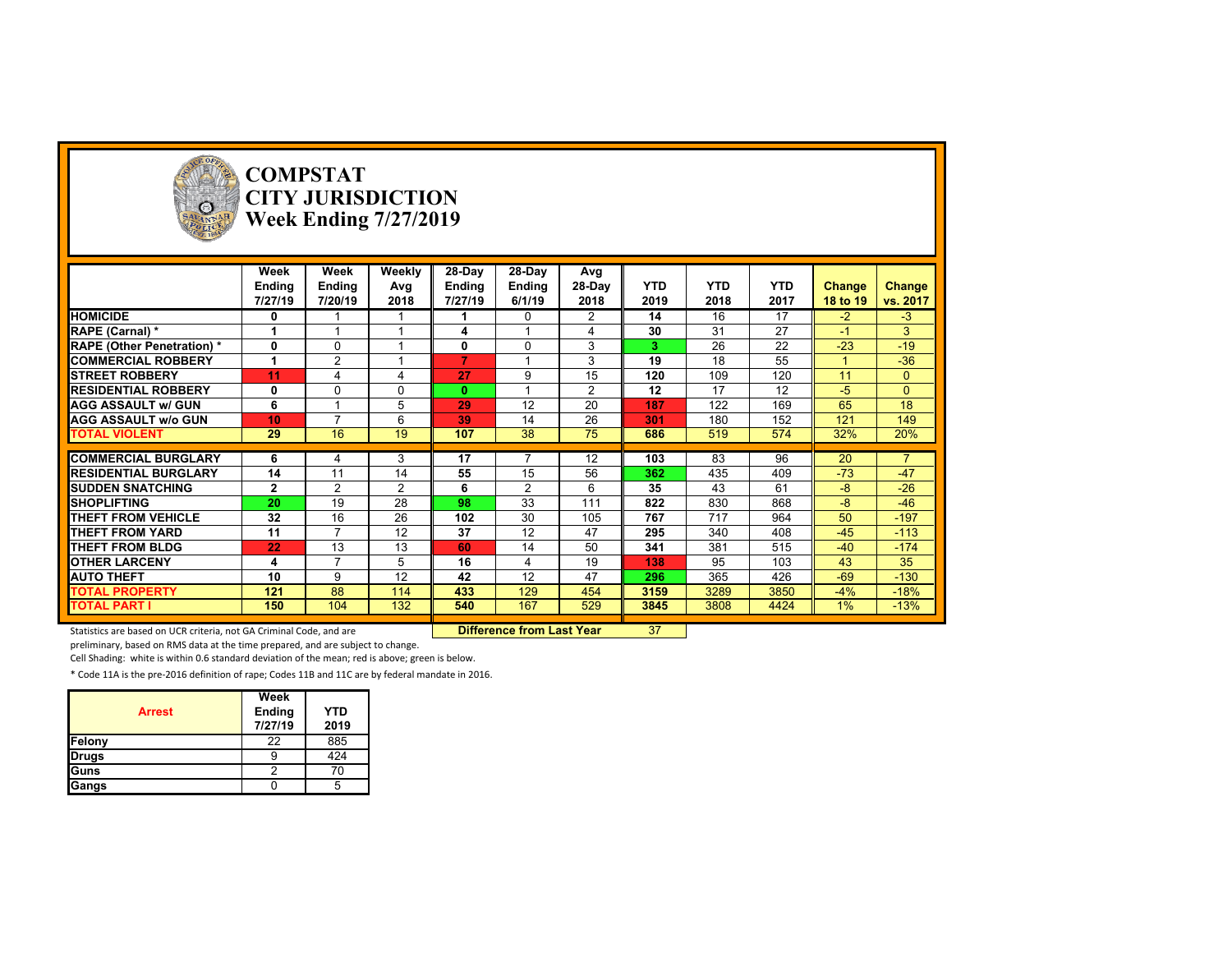

## **COMPSTATNORTH PRECINCTWeek Ending 7/27/2019**

#### **PRECINCT COMMANDER:**

**CAPT. CARY HILL**



|                                   | <b>Week</b>          | <b>Week</b>             | <b>Weekly</b>  | 28-Day          | 28-Day         | Avg             |                |                 |            |                 |                 |
|-----------------------------------|----------------------|-------------------------|----------------|-----------------|----------------|-----------------|----------------|-----------------|------------|-----------------|-----------------|
|                                   | <b>Ending</b>        | <b>Ending</b>           | Avg            | <b>Ending</b>   | <b>Ending</b>  | 28-Day          | YTD            | <b>YTD</b>      | <b>YTD</b> | <b>Change</b>   | <b>Change</b>   |
|                                   | 7/27/19              | 7/20/19                 | 2018           | 7/27/19         | 6/1/19         | 2018            | 2019           | 2018            | 2017       | <b>18 to 19</b> | vs. 2017        |
| <b>HOMICIDE</b>                   | 0                    | 0                       | 0              | 0               | 0              | 0               | 3              | 3               | 3          | $\Omega$        | 0               |
| RAPE (Carnal) *                   | $\bf{0}$             | $\Omega$                | 0              | 1               | $\Omega$       |                 | $\overline{7}$ | 7               | 11         | $\Omega$        | $-4$            |
| <b>RAPE (Other Penetration) *</b> | $\bf{0}$             | 0                       | $\Omega$       | 0               | $\Omega$       | 0               | $\overline{2}$ | 4               | 4          | $-2$            | $-2$            |
| <b>COMMERCIAL ROBBERY</b>         | $\mathbf{0}$         | 0                       | $\Omega$       | 1               | $\Omega$       | 0               | $\mathbf{2}$   | 5               | 6          | $-3$            | -4              |
| <b>STREET ROBBERY</b>             | 5                    | $\overline{2}$          |                | 10              | 2              | 5               | 36             | 33              | 45         | 3               | -9              |
| <b>RESIDENTIAL ROBBERY</b>        | $\bf{0}$             | $\Omega$                | $\Omega$       | 0               | $\Omega$       | 0               | 3              | 5               | 4          | $-2$            | $\overline{2}$  |
| <b>AGG ASSAULT w/ GUN</b>         | $\blacktriangleleft$ | 0                       |                | 5               | 3              | 5               | 40             | 30              | 36         | 10              | 4               |
| <b>AGG ASSAULT w/o GUN</b>        | $\bf{0}$             | 4                       | $\overline{2}$ | 10              | 3              | 8               | 85             | 55              | 35         | 30              | $\overline{50}$ |
| <b>TOTAL VIOLENT</b>              | 6                    | 6                       | 5              | 27              | 8              | $\overline{20}$ | 178            | 142             | 141        | 25%             | 26%             |
|                                   |                      |                         |                |                 |                |                 |                |                 |            |                 |                 |
| <b>COMMERCIAL BURGLARY</b>        | 3                    | 2                       |                |                 |                | 3               | 23             | 19              | 34         | 4               | $-11$           |
| <b>RESIDENTIAL BURGLARY</b>       | $\mathbf{2}$         |                         |                | 3               | $\overline{2}$ | 6               | 53             | $\overline{47}$ | 41         | 6               | 12              |
| <b>SUDDEN SNATCHING</b>           | $\bf{0}$             | 0                       |                |                 | 0              | 2               | 12             | 22              | 33         | $-10$           | $-21$           |
| <b>SHOPLIFTING</b>                | $\overline{2}$       |                         | 4              | 12 <sub>2</sub> | 3              | 18              | 90             | 159             | 129        | $-69$           | $-39$           |
| <b>THEFT FROM VEHICLE</b>         | 6                    | 4                       | 6              | 26              | $\overline{7}$ | 23              | 182            | 148             | 227        | 34              | $-45$           |
| <b>THEFT FROM YARD</b>            | 4                    | $\overline{2}$          | 3              | 13              | 4              | 13              | 77             | 88              | 130        | $-11$           | $-53$           |
| <b>THEFT FROM BLDG</b>            | 8                    | 3                       | 3              | 19              |                | 14              | 83             | 101             | 162        | $-18$           | $-79$           |
| <b>OTHER LARCENY</b>              | $\bf{0}$             | $\overline{\mathbf{A}}$ | -1             | $\mathbf{2}$    | 0              | 6               | 26             | 26              | 26         | $\Omega$        | $\Omega$        |
| <b>AUTO THEFT</b>                 | 5                    | $\overline{2}$          | 3              | 8               | 4              | 10              | 52             | 68              | 111        | $-16$           | $-59$           |
| <b>TOTAL PROPERTY</b>             | 30                   | $\overline{16}$         | 23             | 91              | 16             | 94              | 598            | 678             | 893        | $-12%$          | $-33%$          |
| <b>TOTAL PART I</b>               | 36                   | $\overline{22}$         | 28             | 118             | 24             | 114             | 776            | 820             | 1034       | $-5%$           | $-25%$          |

Statistics are based on UCR criteria, not GA Criminal Code, and are **Difference from Last Year** -44

preliminary, based on RMS data at the time prepared, and are subject to change.

Cell Shading: white is within 0.6 standard deviation of the mean; red is above; green is below.

| <b>Arrests</b> | Week<br><b>Ending</b><br>7/20/19 | <b>YTD</b><br>2019 |
|----------------|----------------------------------|--------------------|
| Felony         | 13                               | 250                |
| Guns           | ว                                | 140                |
| <b>Drugs</b>   |                                  | 25                 |
| Gangs          |                                  |                    |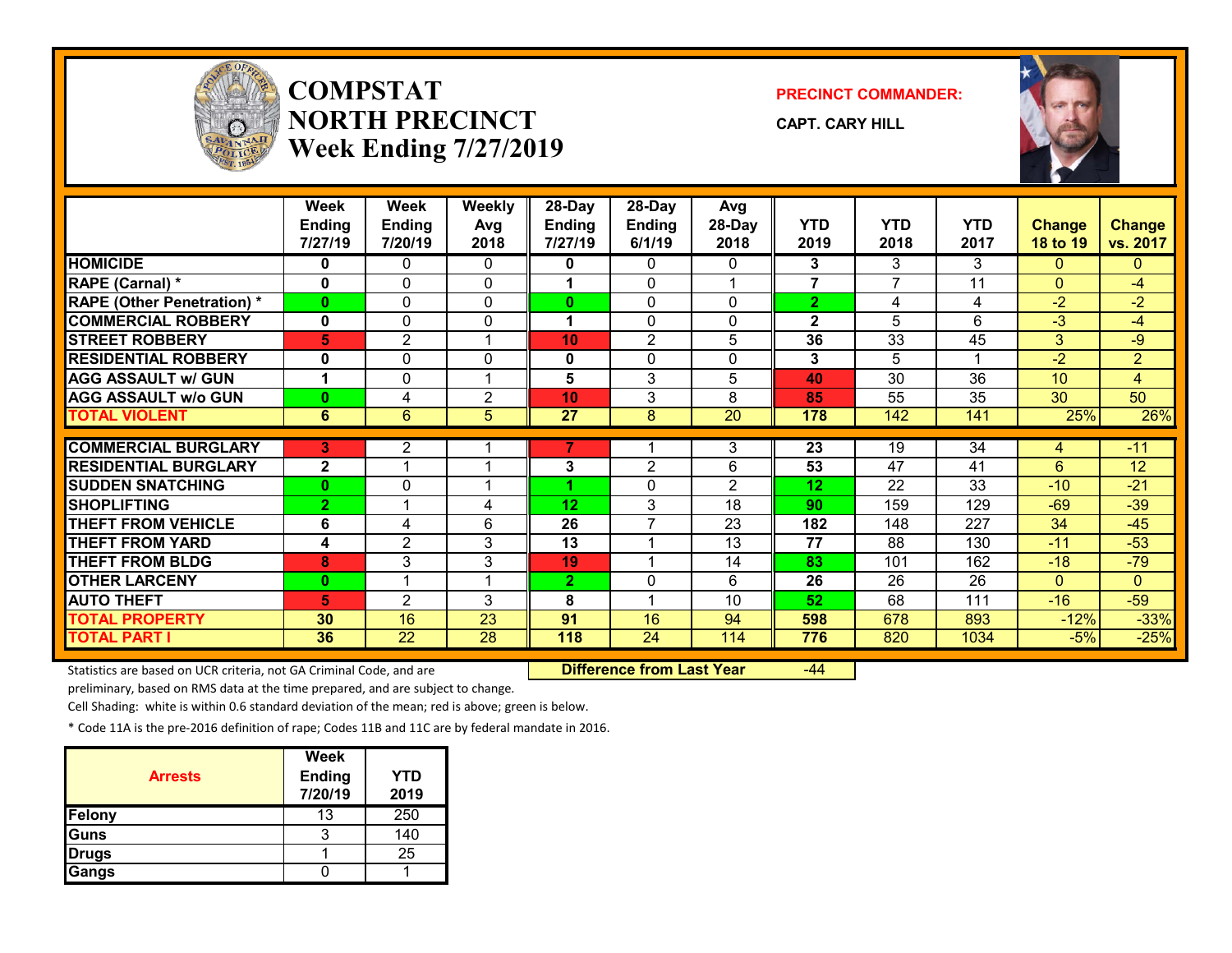

## **COMPSTATCENTRAL PRECINCTWeek Ending 7/27/2019**

#### **PRECINCT COMMANDER:**

**CAPT. BEN HERRON**



|                                              | <b>Week</b>    | Week           | <b>Weekly</b>         | $28$ -Day      | $28$ -Day      | Avg                      |            |                 |                 |                |                  |
|----------------------------------------------|----------------|----------------|-----------------------|----------------|----------------|--------------------------|------------|-----------------|-----------------|----------------|------------------|
|                                              | <b>Ending</b>  | <b>Ending</b>  | Avg                   | <b>Ending</b>  | <b>Ending</b>  | 28-Day                   | <b>YTD</b> | <b>YTD</b>      | <b>YTD</b>      | <b>Change</b>  | <b>Change</b>    |
|                                              | 7/27/19        | 7/20/19        | 2018                  | 7/27/19        | 6/1/19         | 2018                     | 2019       | 2018            | 2017            | 18 to 19       | vs. 2017         |
| <b>HOMICIDE</b>                              | 0              |                | 0                     |                | $\mathbf{0}$   |                          | 3          |                 | 5.              | $\overline{2}$ | $-2$             |
| RAPE (Carnal) *                              | $\mathbf{0}$   | $\Omega$       | 0                     | 0              | $\Omega$       |                          | 8          | 10              | 11              | $-2$           | $-3$             |
| <b>RAPE (Other Penetration) *</b>            | $\mathbf{0}$   | 0              | $\Omega$              | $\mathbf{0}$   | $\Omega$       |                          |            | 5               | 5               | $-4$           | $-4$             |
| <b>COMMERCIAL ROBBERY</b>                    | $\mathbf{0}$   | $\mathbf{0}$   | 0                     | 3              | $\Omega$       |                          | 6          | 3               | 9               | 3              | $-3$             |
| <b>STREET ROBBERY</b>                        |                |                | 1                     | 5              |                | 5                        | 34         | 30              | 31              | 4              | 3                |
| <b>RESIDENTIAL ROBBERY</b>                   | $\mathbf{0}$   | $\Omega$       | $\mathbf{0}$          | 0              | 0              |                          | 3          | 5               | 5               | $-2$           | $-2$             |
| <b>AGG ASSAULT w/ GUN</b>                    | $\bf{0}$       |                | 2                     | 6              | 5              | $\overline{\phantom{a}}$ | 58         | 49              | 62              | 9              | $-4$             |
| <b>AGG ASSAULT w/o GUN</b>                   | 5              |                | 2                     | 9              | 6              | $\overline{ }$           | 80         | 50              | 47              | 30             | $\overline{33}$  |
| <b>TOTAL VIOLENT</b>                         | 6              | $\overline{4}$ | 5                     | 24             | 12             | 22                       | 193        | 153             | 175             | 26%            | 10%              |
|                                              |                |                |                       |                |                |                          |            |                 |                 |                |                  |
| <b>COMMERCIAL BURGLARY</b>                   |                |                |                       | 5              |                | 3                        | 26         | $\overline{22}$ | $\overline{22}$ | 4              | 4                |
| <b>RESIDENTIAL BURGLARY</b>                  | 6              | 4              | 4                     | 23             | $\overline{2}$ | 15                       | 116        | 130             | 122             | $-14$          | -6               |
| <b>SUDDEN SNATCHING</b>                      | $\overline{2}$ | 0              | 0                     | $\overline{2}$ | $\Omega$       |                          | 6          |                 | 16              | $-1$           | $-10$            |
| <b>SHOPLIFTING</b>                           | 4              | 4              | 4                     | 15             | 5              | 17                       | 136        | 110             | 150             | 26             | $-14$            |
| <b>THEFT FROM VEHICLE</b>                    | 12             |                | $\overline{7}$        | 29             | 6              | 26                       | 181        | 185             | 253             | $-4$           | $-72$            |
|                                              |                |                |                       |                |                |                          |            |                 |                 |                |                  |
| <b>THEFT FROM YARD</b>                       | 5              | 2              | 4                     | 11             | 3              | 16                       | 109        | 100             | 138             | 9              | $-29$            |
| <b>THEFT FROM BLDG</b>                       |                |                | 3                     | 8              | 4              | 13                       | 71         | 104             | 109             | $-33$          | $-38$            |
| <b>OTHER LARCENY</b>                         | 1              | 3              | 1                     | 7              |                | 5                        | 47         | 19              | 29              | 28             | 18               |
| <b>AUTO THEFT</b>                            |                | 2              | 4                     | 8              | 5              | 14                       | 78         | 115             | 127             | $-37$          | $-49$            |
| <b>TOTAL PROPERTY</b><br><b>TOTAL PART I</b> | 33             | 18             | 27<br>$\overline{33}$ | 108            | 27             | 109                      | 770        | 792             | 966             | $-3%$          | $-20%$<br>$-16%$ |

Statistics are based on UCR criteria, not GA Criminal Code, and are **Difference from Last Year** 18

preliminary, based on RMS data at the time prepared, and are subject to change.

Cell Shading: white is within 0.6 standard deviation of the mean; red is above; green is below.

| <b>Arrests</b> | Week<br><b>Ending</b><br>7/20/19 | <b>YTD</b><br>2019 |
|----------------|----------------------------------|--------------------|
| Felony         |                                  | 243                |
| Drugs          |                                  | 131                |
| Guns           |                                  |                    |
| Gangs          |                                  | o                  |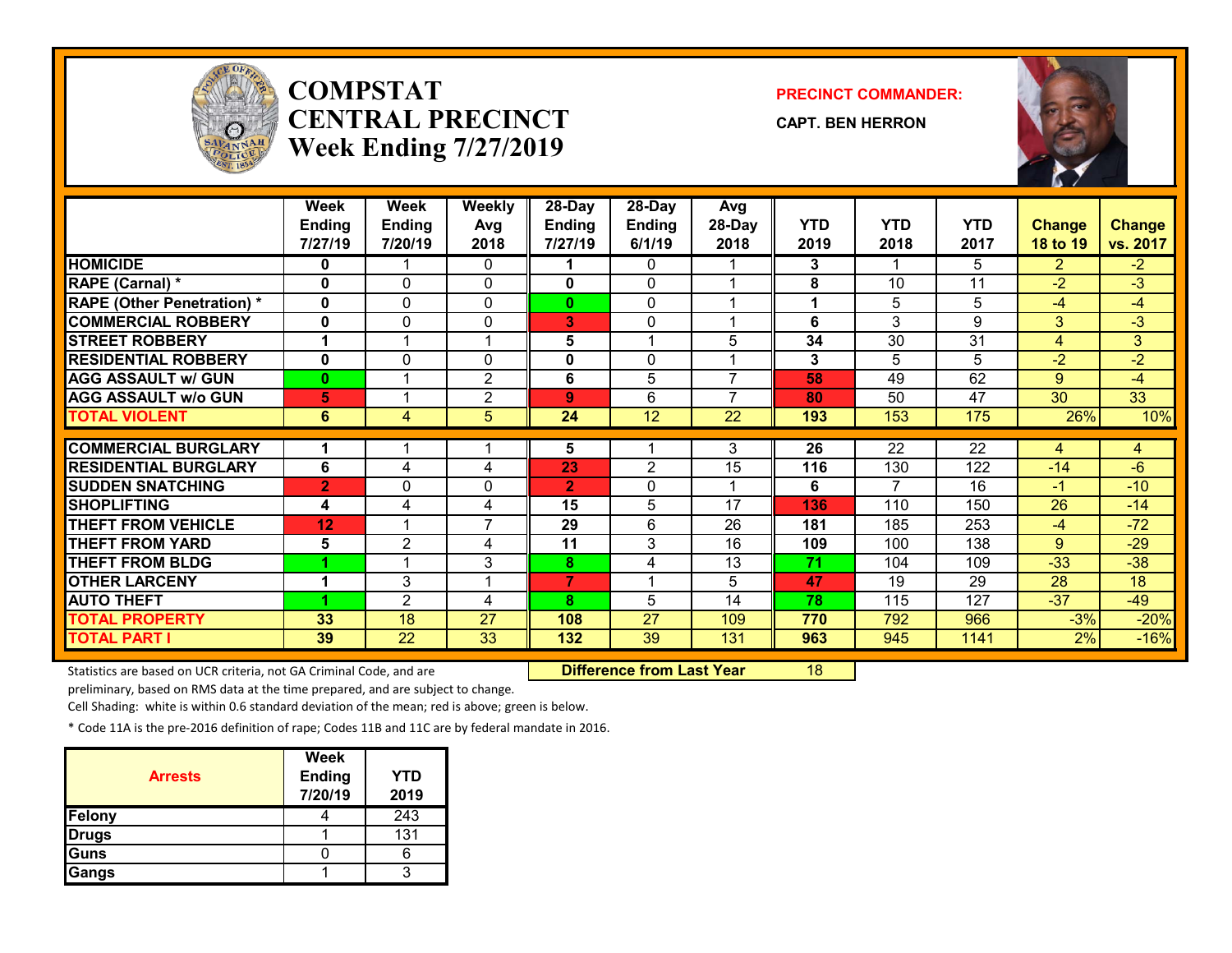

## **COMPSTATSOUTH PRECINCTWeek Ending 7/27/2019**

#### **PRECINCT COMMANDER:**

**CAPT. MICHELLE HALFORD**



|                                   | Week           | Week           | <b>Weekly</b>  | 28-Day       | 28-Day         | Avg            |                |                |            |                       |                 |
|-----------------------------------|----------------|----------------|----------------|--------------|----------------|----------------|----------------|----------------|------------|-----------------------|-----------------|
|                                   | <b>Ending</b>  | <b>Ending</b>  | Avg            | Ending       | Ending         | 28-Day         | <b>YTD</b>     | <b>YTD</b>     | <b>YTD</b> | <b>Change</b>         | <b>Change</b>   |
|                                   | 7/27/19        | 7/20/19        | 2018           | 7/27/19      | 6/1/19         | 2018           | 2019           | 2018           | 2017       | 18 to 19              | vs. 2017        |
| <b>HOMICIDE</b>                   | 0              | 0              | 0              | 0            | 0              | 0              | 5              | 3              |            | $\mathbf{2}^{\prime}$ | 4               |
| RAPE (Carnal) *                   | 0              |                | 0              |              |                |                | $\overline{7}$ | 6              | 3          |                       | 4               |
| <b>RAPE (Other Penetration) *</b> | 0              | 0              | $\Omega$       | 0            | 0              |                | $\bf{0}$       | 12             | 3          | $-12$                 | $-3$            |
| <b>COMMERCIAL ROBBERY</b>         | 1              | $\overline{2}$ | 0              | 3            |                |                | 9              | $\overline{7}$ | 18         | $\overline{2}$        | $-9$            |
| <b>STREET ROBBERY</b>             | 3              | 4              | 4              | 7            |                | 3              | 23             | 22             | 16         | 4                     | $\overline{7}$  |
| <b>RESIDENTIAL ROBBERY</b>        | 0              | 0              | 0              | $\bf{0}$     | 0              |                | 3              | 6              | 1          | $-3$                  | $\overline{2}$  |
| <b>AGG ASSAULT w/ GUN</b>         | 0              | 0              | 1              | 4            |                | 2              | 34             | 9              | 25         | 25                    | 9               |
| <b>AGG ASSAULT w/o GUN</b>        | 1              | 0              | 1              | 5            | $\overline{2}$ | 4              | 50             | 24             | 22         | 26                    | $\overline{28}$ |
| <b>TOTAL VIOLENT</b>              | 5              | 4              | 3              | 20           | 6              | 14             | 131            | 89             | 89         | 47%                   | 47%             |
|                                   |                |                |                |              |                |                |                |                |            |                       |                 |
| <b>COMMERCIAL BURGLARY</b>        | 2              |                |                | 4            |                | 5              | 42             | 26             | 32         | 16                    | 10              |
| <b>RESIDENTIAL BURGLARY</b>       | 3              | 3              | 4              | 13           | 3              | 15             | 59             | 125            | 98         | $-66$                 | $-39$           |
| <b>SUDDEN SNATCHING</b>           | 0              |                | 0              | $\mathbf{2}$ |                |                | 9              | 5              | 3          | 4                     | 6               |
| <b>SHOPLIFTING</b>                | 12             | 9              | 13             | 52           | 15             | 53             | 416            | 370            | 425        | 46                    | $-9$            |
| <b>THEFT FROM VEHICLE</b>         | 9              | 8              | $\overline{7}$ | 32           | 8              | 28             | 220            | 210            | 269        | 10 <sup>°</sup>       | $-49$           |
| <b>THEFT FROM YARD</b>            | 1              |                | 2              | 4            | 5              | 8              | 43             | 62             | 52         | $-19$                 | $-9$            |
| <b>THEFT FROM BLDG</b>            | 6              | 4              | 3              | 16           | 5              | 12             | 101            | 77             | 139        | 24                    | $-38$           |
| <b>OTHER LARCENY</b>              | $\overline{2}$ | 2              | -4             | 5            | 2              | $\overline{2}$ | 30             | 16             | 24         | 14                    | 6               |
| <b>AUTO THEFT</b>                 | 0              | 3              | 3              | 9            | 5              | 11             | 80             | 91             | 91         | $-11$                 | $-11$           |
| <b>TOTAL PROPERTY</b>             | 35             | 32             | 34             | 137          | 45             | 136            | 1000           | 982            | 1133       | 2%                    | $-12%$          |
| <b>TOTAL PART I</b>               | 40             | 36             | 37             | 157          | 51             | 150            | 1131           | 1071           | 1222       | 6%                    | $-7%$           |

Statistics are based on UCR criteria, not GA Criminal Code, and are **Difference from Last Year** 60

preliminary, based on RMS data at the time prepared, and are subject to change.

Cell Shading: white is within 0.6 standard deviation of the mean; red is above; green is below.

| <b>Arrests</b> | Week<br><b>Ending</b><br>7/13/2019 | <b>YTD</b><br>2019 |
|----------------|------------------------------------|--------------------|
| Felony         |                                    |                    |
| <b>Drugs</b>   |                                    |                    |
| Gun            |                                    |                    |
| Gangs          |                                    |                    |